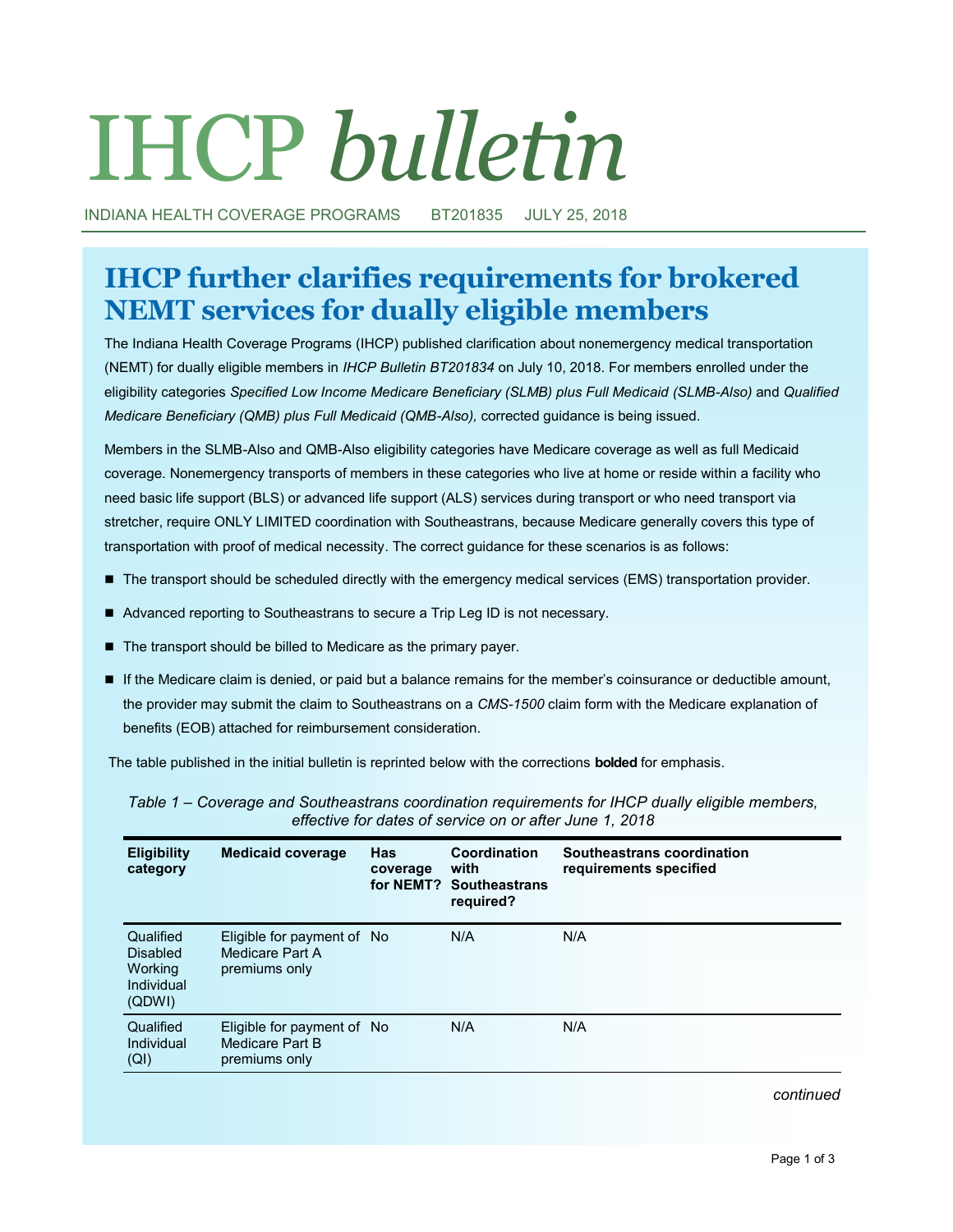*Table 1 – Coverage and Southeastrans coordination requirements for IHCP dually eligible members, effective for dates of service on or after June 1, 2018 (continued)*

| <b>Eligibility</b><br>category                                    | <b>Medicaid coverage</b>                                                                                                                                | <b>Has</b><br>coverage<br>for NEMT? | Coordination<br>with<br><b>Southeastrans</b><br>required? | Southeastrans coordination<br>requirements specified                                                                                                                                                                                                                                                                                                                                                                                                                                                                                      |
|-------------------------------------------------------------------|---------------------------------------------------------------------------------------------------------------------------------------------------------|-------------------------------------|-----------------------------------------------------------|-------------------------------------------------------------------------------------------------------------------------------------------------------------------------------------------------------------------------------------------------------------------------------------------------------------------------------------------------------------------------------------------------------------------------------------------------------------------------------------------------------------------------------------------|
| Specified<br>Low Income<br>Medicare<br>Beneficiary<br>(SLMB-Only) | Eligible for payment of No<br><b>Medicare Part B</b><br>premiums only                                                                                   |                                     | N/A                                                       | N/A                                                                                                                                                                                                                                                                                                                                                                                                                                                                                                                                       |
| Qualified<br>Medicare<br>Beneficiary<br>(QMB-Only)                | Eligible for payment of No<br>Medicare coinsurance<br>and deductibles,<br>Medicare Part A<br>premiums (if any), and<br>Medicare Part B<br>premiums only |                                     | N/A                                                       | N/A                                                                                                                                                                                                                                                                                                                                                                                                                                                                                                                                       |
| <b>SLMB</b> plus<br><b>Full Medicaid</b><br>(SLMB-Also)           | Eligible for payment of Yes<br>Medicare Part B<br>premiums and full<br><b>Medicaid benefits</b>                                                         |                                     | Yes                                                       | If member lives in his or her own home,<br>ambulatory or wheelchair NEMT services<br>must be scheduled directly with<br>Southeastrans.                                                                                                                                                                                                                                                                                                                                                                                                    |
|                                                                   |                                                                                                                                                         |                                     | Yes                                                       | If member is in a facility (such as a hospital,<br>nursing home, skilled nursing, or other long-<br>term care facility), ambulatory or wheelchair<br>NEMT services must be scheduled directly<br>with Southeastrans.*                                                                                                                                                                                                                                                                                                                     |
|                                                                   |                                                                                                                                                         |                                     | Limited                                                   | If member at home or in a facility (such as a<br>hospital, nursing home, skilled nursing, or<br>other long-term care facility) receives NEMT<br>services but needs BLS/ALS services<br>during transport or transport via a<br>stretcher, the trip should be scheduled<br>directly with EMS transportation provider<br>and billed to Medicare as the primary<br>payer. (Denied claims or paid claims<br>with balances for coinsurance or<br>deductibles may be subsequently billed<br>to Southeastrans with the Medicare EOB<br>attached.) |

c*ontinued*